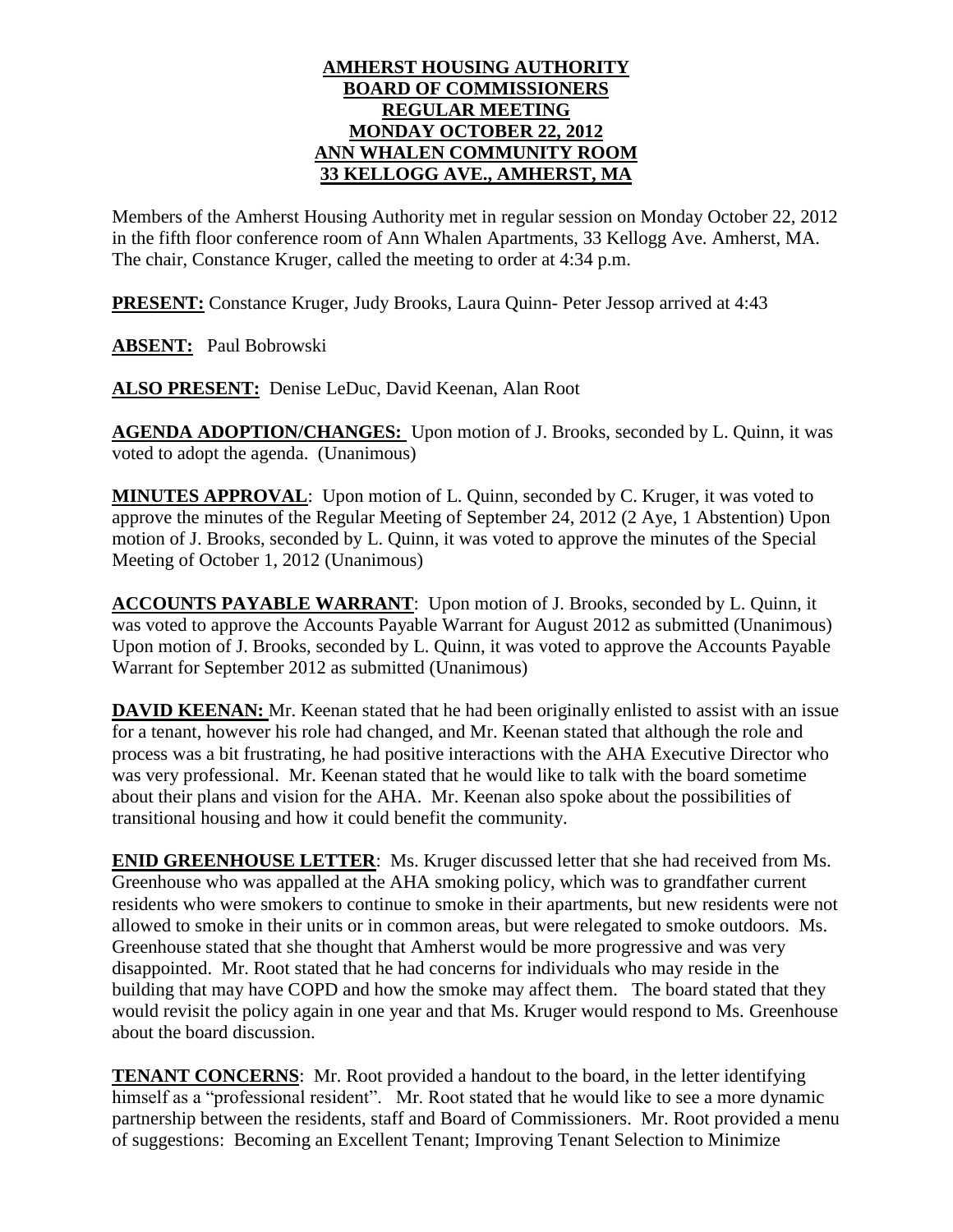Problems Among Future Tenants; Developing Optimum Communications Internally & Optimum Public Relations Externally. Mr. Root also asked if the Board of Commissioners email addresses could be put on the website. The Board agreed that it was okay with them and the Ms. LeDuc will address this.

## **WM NETWORK TO END HOMELESSNESS & PARTICIPATION IN COLLABORATIVE AGREEMENT- TRANSITIONAL FAMILY UNITS**: Discussion

evolved around a collaborative network that was forming in Hampden and Hampshire County in response to DHCD's Transitional Housing Program for homeless families coming out of shelters. Ms. LeDuc advised the board of a group of five LHA's that were interested in forming a collaborative to provide a total of 10 units where the collaborative would hire the case worker who would provide the additional services needed by the family to help them in becoming successful tenants. It was further discussed that the AHA does have some vacant units at the moment, however we do not normally have units available, and if DHCD would provide vouchers for the families if they were successful that we could participate in the program, as AHA does not have the unit resources to continue in the program if the participants were to become tenants in 9 months.

Upon motion of J. Brooks, seconded by L. Quinn, it was voted to approve the AHA's participation in the Hampden/Hampshire Collaborative if DHCD agreed to provide vouchers to the participants upon successful completion in the transitional program. (Unanimous)

**UPDATE ON ACTIVE DEVELOPMENT/CONSTRUCTION PROJECTS**: An update was provided to the board on the various projects in progress.

**JEAN ELDER WINDOWS & DOORS:** Upon motion of P. Jessop, seconded by J. Brooks, it was voted to authorize the Executive Director to sign a contract with the Town of Amherst for the Jean Elder Windows and Doors project for a total development amount of \$95,000. (Unanimous)

**DIRECTOR OF ASSET MANAGEMENT- JOB DESCRIPTION**: Discussion occurred in regards to the job description and how it fits in the agency overall. It was requested the Ms. LeDuc provide the board with an organizational chart along with some minor edits to the job description and the board would re-visit this at the November 12, 2012 meeting.

**DIRECTOR'S REPORT**: D. LeDuc provided a brief explanation of a few items on the Executive Director report and also advised the board that the audited financial statements were just about ready to be finalized. If the board found any areas they wanted to address they should contact Ms. LeDuc by the end of the month.

**CHAIR'S REPORT**: Ms. Kruger stated that the personnel committee of the board has been happy with the performance of the Executive Director and recommends a 5.85% increase and a three-year contract, Ms. Kruger had also provided the board with various other percentages for their review. Ms. Kruger offered to write the new contract and submit same for DHCD's approval. Upon motion of P. Jessop, seconded by J. Brooks, it was voted to provide the Executive Director with a 5.85% raise, subject to DHCD approval and authorize Ms. Kruger to write and submit the contract to DHCD. (Unanimous)

Ms. Kruger recommended that the board meetings for the next few months be as follows: November 12 at 4:30, and December 17 at 4:30.